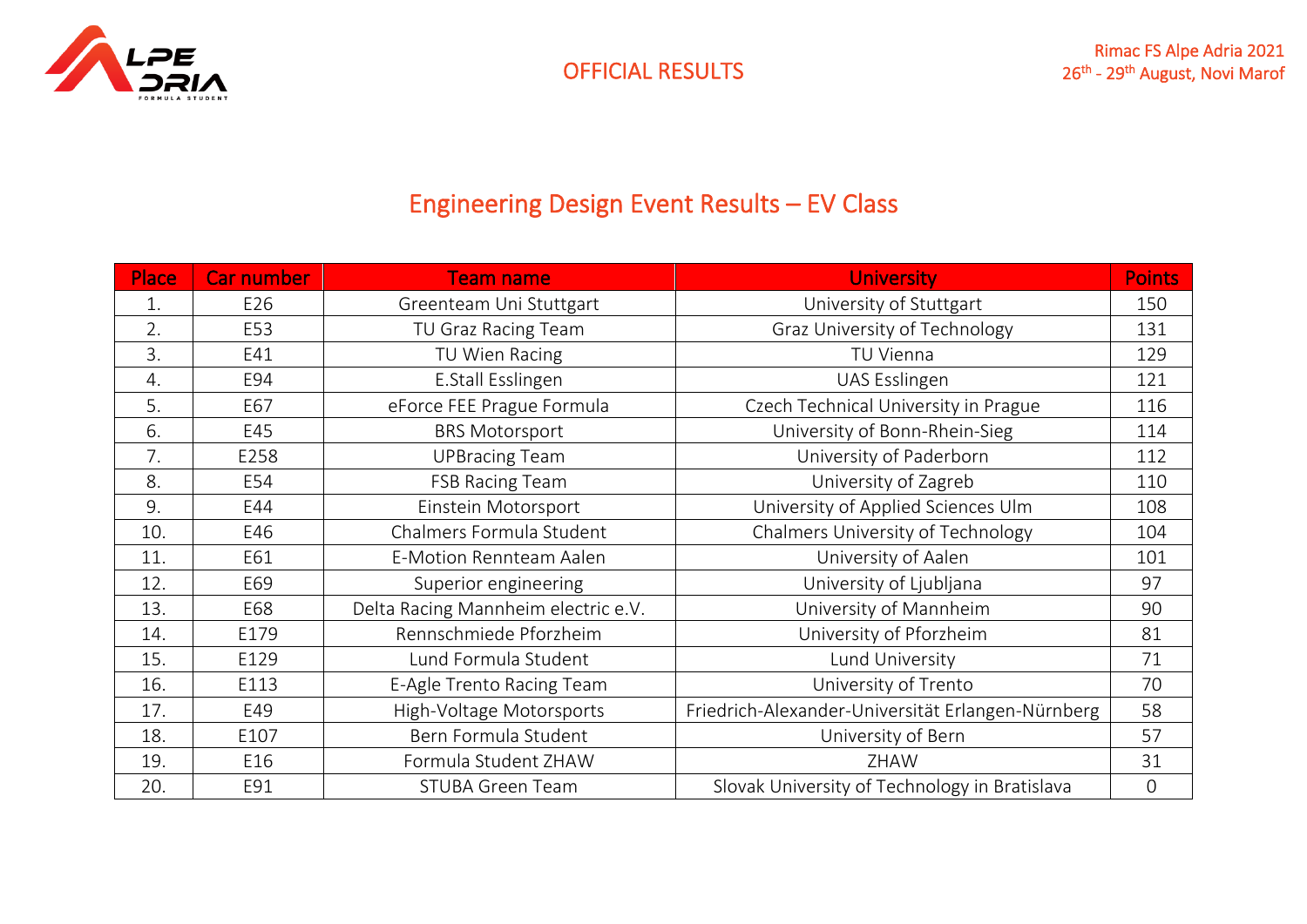

## Cost and Manufacturing Event Results – EV Class

| Place | <b>Car number</b> | <b>Team name</b>                    | <b>University</b>                                 | <b>Points</b>  |
|-------|-------------------|-------------------------------------|---------------------------------------------------|----------------|
| 1.    | E26               | Greenteam Uni Stuttgart             | University of Stuttgart                           | 100            |
| 2.    | E54               | <b>FSB Racing Team</b>              | University of Zagreb                              | 97             |
| 3.    | E53               | TU Graz Racing Team                 | Graz University of Technology                     | 92             |
| 4.    | E41               | TU Wien Racing                      | TU Vienna                                         | 88             |
| 5.    | E46               | Chalmers Formula Student            | Chalmers University of Technology                 | 77             |
| 6.    | E68               | Delta Racing Mannheim electric e.V. | University of Mannheim                            | 72             |
| 7.    | E67               | eForce FEE Prague Formula           | Czech Technical University in Prague              | 67             |
| 8.    | E44               | Einstein Motorsport                 | University of Applied Sciences Ulm                |                |
| 9.    | E113              | E-Agle Trento Racing Team           | University of Trento                              |                |
| 10.   | E179              | Rennschmiede Pforzheim              | University of Pforzheim                           |                |
| 11.   | E61               | E-Motion Rennteam Aalen             | University of Aalen                               | 57             |
| 12.   | E69               | Superior engineering                | University of Ljubljana                           | 51             |
| 13.   | E129              | Lund Formula Student                | Lund University                                   | 47             |
| 14.   | E107              | Bern Formula Student                | University of Bern                                | 43             |
| 15.   | E258              | <b>UPBracing Team</b>               | University of Paderborn                           | 39             |
| 16.   | E45               | <b>BRS Motorsport</b>               | University of Bonn-Rhein-Sieg                     | 25             |
| 17.   | E16               | Formula Student ZHAW                | ZHAW                                              | $\overline{0}$ |
| 18.   | E49               | High-Voltage Motorsports            | Friedrich-Alexander-Universität Erlangen-Nürnberg | $\overline{0}$ |
| 19.   | E94               | E.Stall Esslingen                   | UAS Esslingen                                     | $\overline{0}$ |
| 20.   | E91               | <b>STUBA Green Team</b>             | Slovak University of Technology in Bratislava     | $\mathbf 0$    |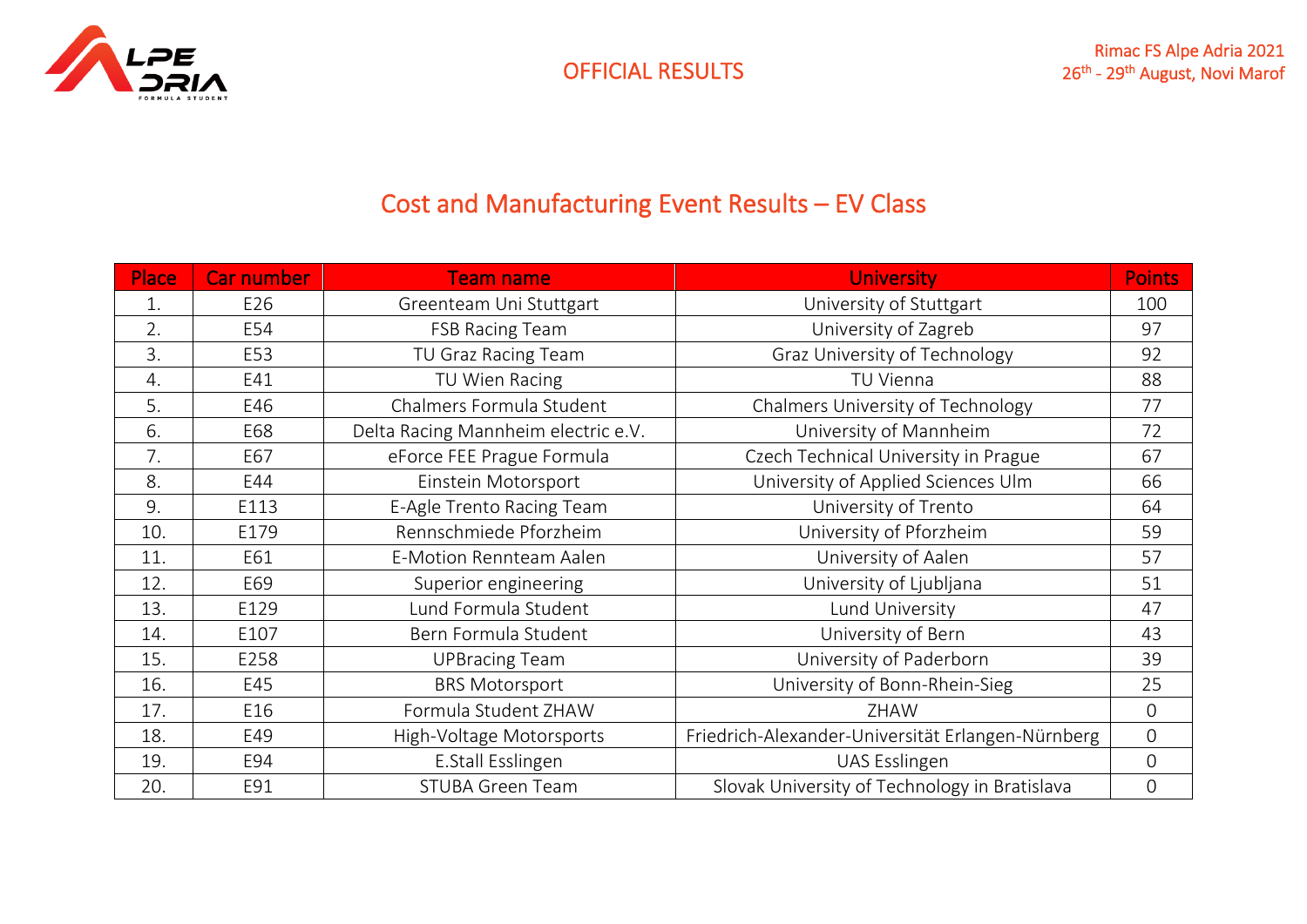

#### Business Plan Presentation Event Results – EV Class

| Place | Car number | <b>Team name</b>                    | <b>University</b>                                 | <b>Points</b>  |
|-------|------------|-------------------------------------|---------------------------------------------------|----------------|
| 1.    | E41        | TU Wien Racing                      | TU Vienna                                         | 75             |
| 2.    | E26        | Greenteam Uni Stuttgart             | University of Stuttgart                           | 74             |
| 3.    | E67        | eForce FEE Prague Formula           | Czech Technical University in Prague              | 72             |
| 4.    | E258       | <b>UPBracing Team</b>               | University of Paderborn                           | 70             |
| 5.    | E54        | <b>FSB Racing Team</b>              | University of Zagreb                              | 65             |
| 6.    | E44        | Einstein Motorsport                 | University of Applied Sciences Ulm                | 63             |
| 7.    | E179       | Rennschmiede Pforzheim              | University of Pforzheim                           | 59             |
| 8.    | E68        | Delta Racing Mannheim electric e.V. | University of Mannheim                            | 58             |
| 9.    | E53        | TU Graz Racing Team                 | Graz University of Technology                     |                |
| 10.   | E94        | E.Stall Esslingen                   | UAS Esslingen                                     |                |
| 11.   | E49        | High-Voltage Motorsports            | Friedrich-Alexander-Universität Erlangen-Nürnberg | 42             |
| 12.   | E61        | <b>E-Motion Rennteam Aalen</b>      | University of Aalen                               | 39             |
| 13.   | E46        | Chalmers Formula Student            | Chalmers University of Technology                 | 33             |
| 14.   | E129       | Lund Formula Student                | Lund University                                   | 33             |
| 15.   | E113       | E-Agle Trento Racing Team           | University of Trento                              | 32             |
| 16.   | E69        | Superior engineering                | University of Ljubljana                           | 25             |
| 17.   | E16        | Formula Student ZHAW                | ZHAW                                              | 21             |
| 18.   | E107       | Bern Formula Student                | University of Bern                                | $\overline{0}$ |
| 19.   | E45        | <b>BRS Motorsport</b>               | University of Bonn-Rhein-Sieg                     | $\overline{0}$ |
| 20.   | E91        | <b>STUBA Green Team</b>             | Slovak University of Technology in Bratislava     | $\mathbf 0$    |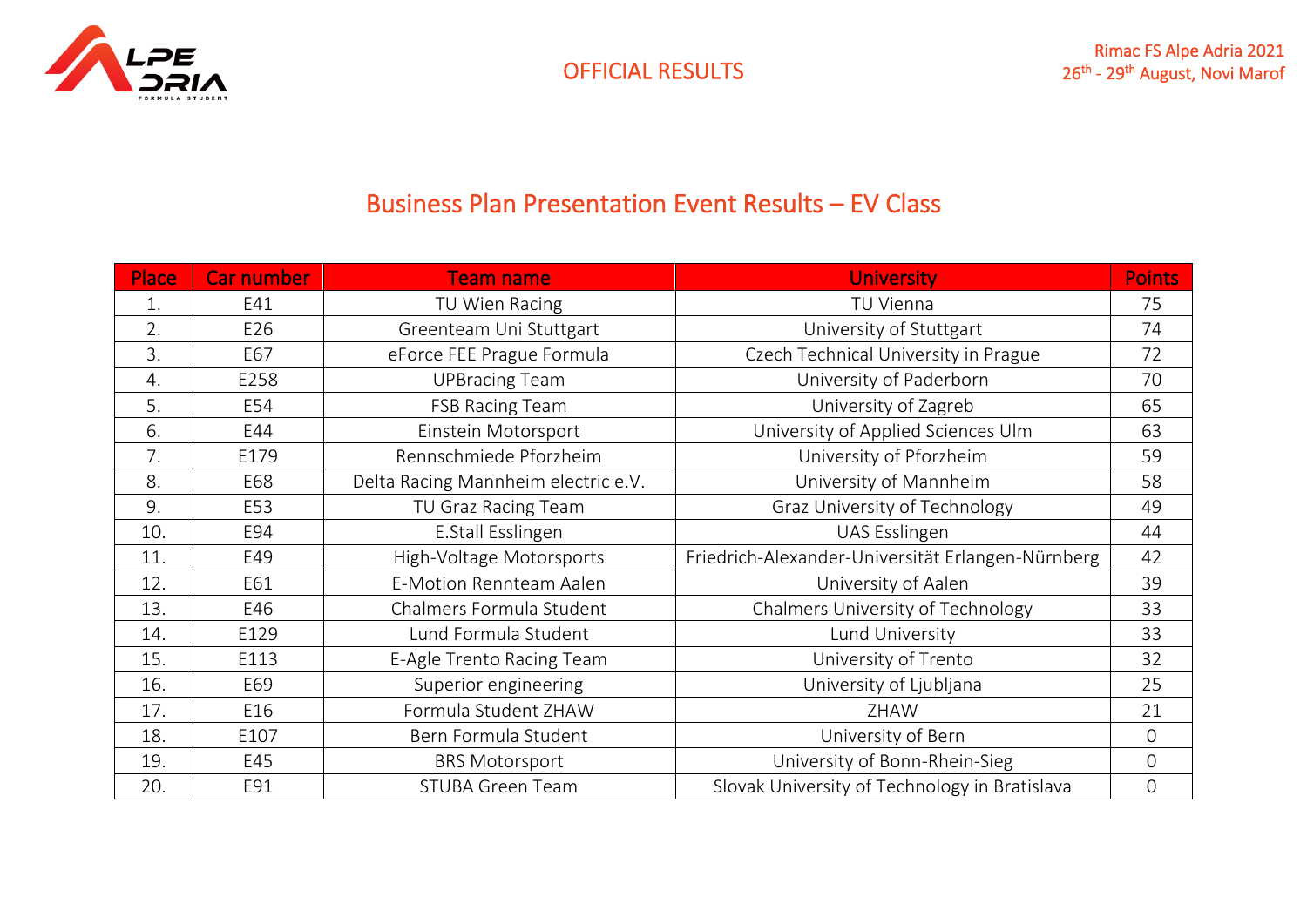

## Static Overall Results – EV Class

| <b>Place</b> | <b>Car number</b> | <b>Team name</b>                    | <b>University</b>                                 | <b>Points</b> |
|--------------|-------------------|-------------------------------------|---------------------------------------------------|---------------|
| 1.           | E26               | Greenteam Uni Stuttgart             | University of Stuttgart                           | 324           |
| 2.           | E41               | TU Wien Racing                      | TU Vienna                                         |               |
| 3.           | E53               | TU Graz Racing Team                 | Graz University of Technology                     | 272           |
| 4.           | E54               | <b>FSB Racing Team</b>              | University of Zagreb                              | 272           |
| 5.           | E67               | eForce FEE Prague Formula           | Czech Technical University in Prague              | 255           |
| 6.           | E44               | Einstein Motorsport                 | University of Applied Sciences Ulm                | 237           |
| 7.           | E258              | <b>UPBracing Team</b>               | University of Paderborn                           | 221           |
| 8.           | E68               | Delta Racing Mannheim electric e.V. | University of Mannheim                            |               |
| 9.           | E46               | Chalmers Formula Student            | Chalmers University of Technology                 |               |
| 10.          | E179              | Rennschmiede Pforzheim              | University of Pforzheim                           |               |
| 11.          | E61               | E-Motion Rennteam Aalen             | University of Aalen                               | 197           |
| 12.          | E69               | Superior engineering                | University of Ljubljana                           | 173           |
| 13.          | E113              | E-Agle Trento Racing Team           | University of Trento                              | 166           |
| 14.          | E94               | E.Stall Esslingen                   | UAS Esslingen                                     | 165           |
| 15.          | E129              | Lund Formula Student                | Lund University                                   | 151           |
| 16.          | E45               | <b>BRS Motorsport</b>               | University of Bonn-Rhein-Sieg                     | 139           |
| 17.          | E49               | High-Voltage Motorsports            | Friedrich-Alexander-Universität Erlangen-Nürnberg | 100           |
| 18.          | E107              | Bern Formula Student                | University of Bern                                | 100           |
| 19.          | E16               | Formula Student ZHAW                | ZHAW                                              | 52            |
| 20.          | E91               | <b>STUBA Green Team</b>             | Slovak University of Technology in Bratislava     | $\mathbf 0$   |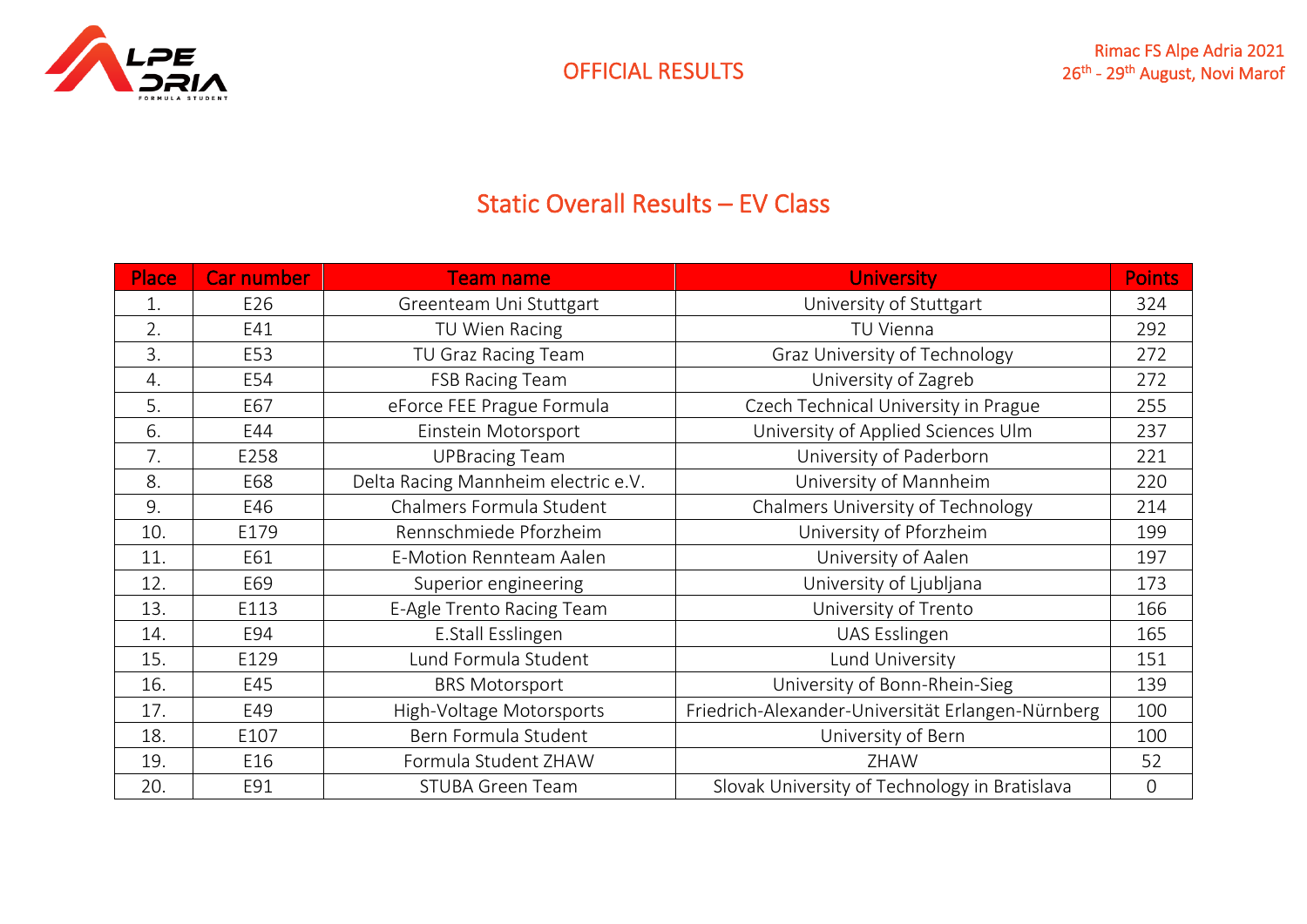

## Acceleration Results – EV Class

| <b>Place</b> | <b>Car number</b> | <b>Team name</b>                    | <b>University</b>                                 | <b>Best Time</b> | <b>Points</b>  |
|--------------|-------------------|-------------------------------------|---------------------------------------------------|------------------|----------------|
| 1.           | E26               | Greenteam Uni Stuttgart             | University of Stuttgart                           | 00:03.124        | 75             |
| 2.           | E41               | TU Wien Racing                      | TU Vienna                                         | 00:03.462        | 54             |
| 3.           | E45               | <b>BRS Motorsport</b>               | University of Bonn-Rhein-Sieg                     | 00:03.486        | 53             |
| 4.           | E69               | Superior engineering                | University of Ljubljana                           | 00:03.711        | 41             |
| 5.           | E54               | <b>FSB Racing Team</b>              | University of Zagreb                              | 00:03.807        | 37             |
| 6.           | E258              | <b>UPBracing Team</b>               | University of Paderborn                           | 00:03.958        | 30             |
| 7.           | E94               | E. Stall Esslingen                  | UAS Esslingen                                     | 00:04.426        | 12             |
| 8.           | E67               | eForce FEE Prague Formula           | Czech Technical University in Prague              | 00:04.501        | 9              |
| 9.           | E68               | Delta Racing Mannheim electric e.V. | University of Mannheim                            | <b>DNS</b>       | $\overline{O}$ |
| 10.          | E53               | TU Graz Racing Team                 | Graz University of Technology                     | <b>DNS</b>       | $\overline{0}$ |
| 11.          | E91               | <b>STUBA Green Team</b>             | Slovak University of Technology in Bratislava     | <b>DNS</b>       | 0              |
| 12.          | E61               | E-Motion Rennteam Aalen             | University of Aalen                               | <b>DNS</b>       | $\overline{0}$ |
| 13.          | E44               | Einstein Motorsport                 | University of Ulm                                 | <b>DNS</b>       | 0              |
| 14.          | E113              | E-Agle Trento Racing Team           | University of Trento                              | <b>DNS</b>       | $\overline{O}$ |
| 15.          | E179              | Rennschmiede Pforzheim              | University of Pforzheim                           | <b>DNS</b>       | 0              |
| 16.          | E107              | Bern Formula Student                | University of Bern                                | <b>DNS</b>       | 0              |
| 17.          | E49               | High-Voltage Motorsports            | Friedrich-Alexander-Universität Erlangen-Nürnberg | <b>DNS</b>       | 0              |
| 18.          | E129              | Lund Formula Student                | Lund University                                   | <b>DNS</b>       | $\overline{0}$ |
| 19.          | E46               | Chalmers Formula Student            | Chalmers University of Technology                 | <b>DNS</b>       | 0              |
| 20.          | E16               | Formula Student ZHAW                | ZHAW                                              | <b>DNS</b>       | 0              |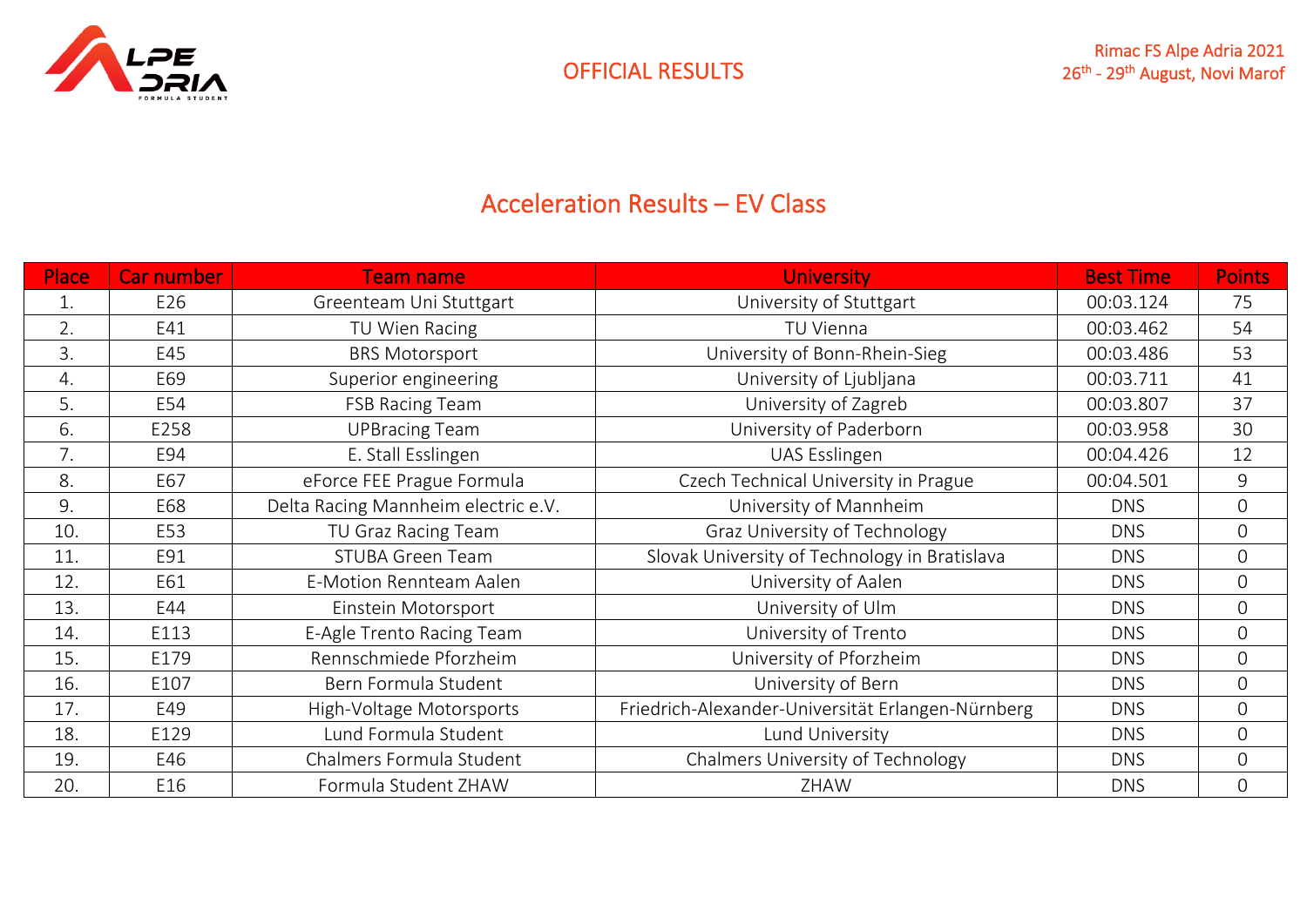

# Skidpad Results – EV Class

| Place | Car number | <b>Team name</b>                    | <b>University</b>                    | <b>Penalty</b> | <b>Best Time incl. penalty</b> | <b>Points</b>  |
|-------|------------|-------------------------------------|--------------------------------------|----------------|--------------------------------|----------------|
|       | E26        | Greenteam Uni Stuttgart             | University of Stuttgart              |                | 00:04.619                      | 75             |
| 2.    | E54        | <b>FSB Racing Team</b>              | University of Zagreb                 |                | 00:04.977                      | 47             |
| 3.    | E41        | TU Wien Racing                      | TU Vienna                            | $\mathbf 0$    | 00:05.076                      | 41             |
| 4.    | E94        | E. Stall Esslingen                  | UAS Esslingen                        | $\overline{O}$ | 00:05.114                      | 38             |
| 5.    | E69        | Superior engineering                | University of Ljubljana              | $\overline{0}$ | 00:05.175                      | 35             |
| 6.    | E258       | <b>UPBracing Team</b>               | University of Paderborn              | 0.2            | 00:05.324                      | 26             |
| 7.    | E45        | <b>BRS Motorsport</b>               | University of Bonn-Rhein-Sieg        | 0.2            | 00:05.474                      | 18             |
| 8.    | E68        | Delta Racing Mannheim electric e.V. | University of Mannheim               | <b>DNS</b>     | <b>DNS</b>                     | $\overline{0}$ |
| 9.    | E53        | TU Graz Racing Team                 | Graz University of Technology        | <b>DNS</b>     | <b>DNS</b>                     | $\overline{0}$ |
| 10.   | E91        | <b>STUBA Green Team</b>             | Slovak University of Technology in   | <b>DNS</b>     | <b>DNS</b>                     | $\overline{O}$ |
| 11.   | E61        | E-Motion Rennteam Aalen             | University of Aalen                  | <b>DNS</b>     | <b>DNS</b>                     | $\overline{0}$ |
| 12.   | E44        | Einstein Motorsport                 | University of Ulm                    | <b>DNS</b>     | <b>DNS</b>                     | $\overline{O}$ |
| 13.   | E67        | eForce FEE Prague Formula           | Czech Technical University in Prague | <b>DNS</b>     | <b>DNS</b>                     | $\overline{O}$ |
| 14.   | E113       | E-Agle Trento Racing Team           | University of Trento                 | <b>DNS</b>     | <b>DNS</b>                     | $\overline{O}$ |
| 15.   | E179       | Rennschmiede Pforzheim              | University of Pforzheim              | <b>DNS</b>     | <b>DNS</b>                     | $\overline{0}$ |
| 16.   | E107       | Bern Formula Student                | University of Bern                   | <b>DNS</b>     | <b>DNS</b>                     | $\Omega$       |
| 17.   | E49        | High-Voltage Motorsports            | Friedrich-Alexander-Universität      | <b>DNS</b>     | <b>DNS</b>                     | $\overline{0}$ |
| 18.   | E129       | Lund Formula Student                | Lund University                      | <b>DNS</b>     | <b>DNS</b>                     | $\Omega$       |
| 19.   | E46        | Chalmers Formula Student            | Chalmers University of Technology    | <b>DNS</b>     | <b>DNS</b>                     | $\mathbf 0$    |
| 20.   | E16        | Formula Student ZHAW                | ZHAW                                 | <b>DNS</b>     | <b>DNS</b>                     | $\overline{O}$ |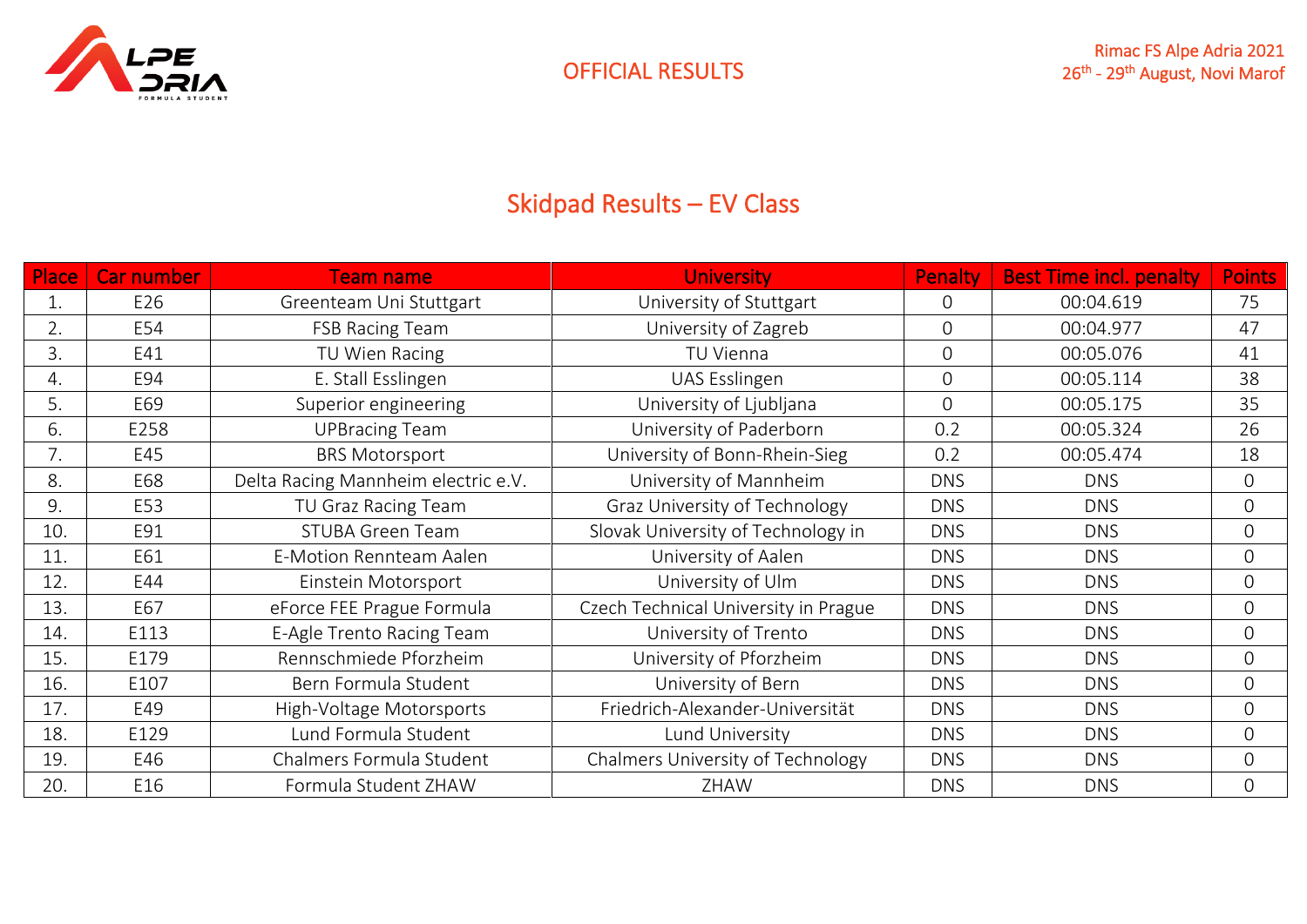

#### Autocross Results – EV Class

| <b>Place</b> | <b>Car number</b> | <b>Team name</b>                    | <b>University</b>                    | Penalty        | <b>Best Time incl. penalty</b> | <b>Points</b>  |
|--------------|-------------------|-------------------------------------|--------------------------------------|----------------|--------------------------------|----------------|
| 1.           | E26               | Greenteam Uni Stuttgart             | University of Stuttgart              |                | 00:49.183                      | 100            |
| 2.           | E41               | TU Wien Racing                      | TU Vienna                            |                | 00:54.385                      | 54             |
| 3.           | E69               | Superior engineering                | University of Ljubljana              | $\overline{0}$ | 00:54.736                      | 52             |
| 4.           | E67               | eForce FEE Prague Formula           | Czech Technical University in Prague | $\overline{O}$ | 00:56.377                      | 39             |
| 5.           | E45               | <b>BRS Motorsport</b>               | University of Bonn-Rhein-Sieg        | $\overline{0}$ | 00:56.682                      | 37             |
| 6.           | E258              | <b>UPBracing Team</b>               | University of Paderborn              | $\overline{0}$ | 00:57.598                      | 30             |
| 7.           | E46               | Chalmers Formula Student            | Chalmers University of Technology    | $\overline{O}$ | 00:58.085                      | 27             |
| 8.           | E54               | <b>FSB Racing Team</b>              | University of Zagreb                 | $\overline{0}$ | 00:59.347                      | 18             |
| 9.           | E94               | E. Stall Esslingen                  | UAS Esslingen                        | $\overline{0}$ | 01:06.950                      | 4.5            |
| 10.          | E68               | Delta Racing Mannheim electric e.V. | University of Mannheim               | $\overline{0}$ | 01:08.989                      | 4.5            |
| 11.          | E61               | E-Motion Rennteam Aalen             | University of Aalen                  | $\overline{0}$ | 01:09.273                      | 4.5            |
| 12.          | E53               | TU Graz Racing Team                 | Graz University of Technology        | <b>DNS</b>     | <b>DNS</b>                     | $\Omega$       |
| 13.          | E91               | <b>STUBA Green Team</b>             | Slovak University of Technology in   | <b>DNS</b>     | <b>DNS</b>                     | $\Omega$       |
| 14.          | E44               | Einstein Motorsport                 | University of Ulm                    | <b>DNS</b>     | <b>DNS</b>                     | $\overline{O}$ |
| 15.          | E113              | E-Agle Trento Racing Team           | University of Trento                 | <b>DNS</b>     | <b>DNS</b>                     | $\overline{0}$ |
| 16.          | E179              | Rennschmiede Pforzheim              | University of Pforzheim              | <b>DNS</b>     | <b>DNS</b>                     | $\overline{0}$ |
| 17.          | E107              | Bern Formula Student                | University of Bern                   | <b>DNS</b>     | <b>DNS</b>                     | $\Omega$       |
| 18.          | E49               | High-Voltage Motorsports            | Friedrich-Alexander-Universität      | <b>DNS</b>     | <b>DNS</b>                     | $\Omega$       |
| 19.          | E129              | Lund Formula Student                | Lund University                      | <b>DNS</b>     | <b>DNS</b>                     | $\overline{O}$ |
| 20.          | E16               | Formula Student ZHAW                | ZHAW                                 | <b>DNS</b>     | <b>DNS</b>                     | $\Omega$       |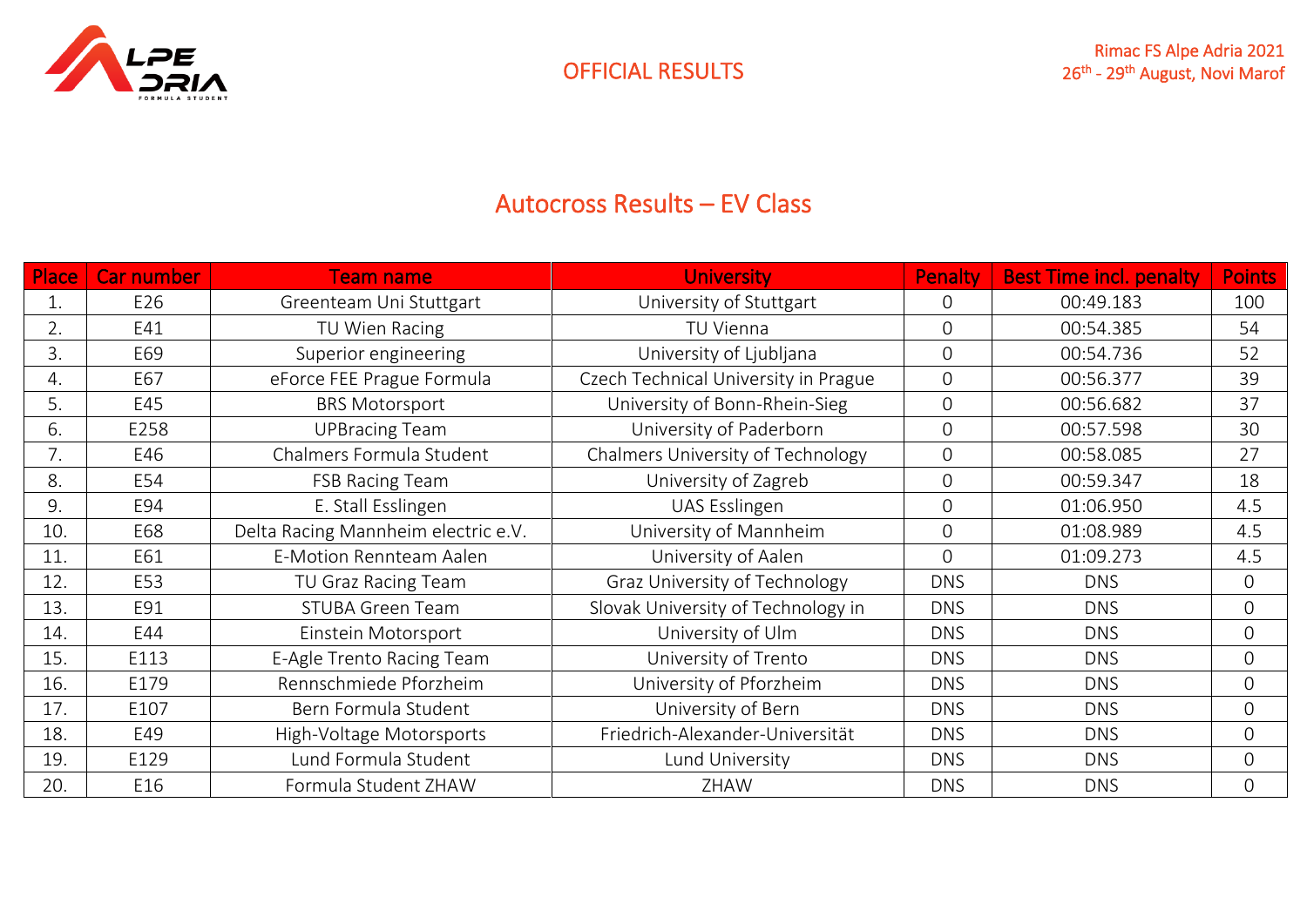

## Endurance Results – EV Class

| Place | <b>Car number</b> | <b>Team name</b>                    | <b>University</b><br><b>Penalty</b>  |            | <b>Best Time incl. penalty</b> | <b>Points</b>  |
|-------|-------------------|-------------------------------------|--------------------------------------|------------|--------------------------------|----------------|
| 1.    | E26               | Greenteam Uni Stuttgart             | University of Stuttgart<br>00:02.000 |            | 21:51.055                      | 325            |
| 2.    | E67               | eForce FEE Prague Formula           | Czech Technical University in Prague | 00:00.000  | 23:57.324                      | 220            |
| 3.    | E69               | Superior engineering                | University of Ljubljana              | 00:11.000  | 24:38.434                      | 189            |
| 4.    | E258              | <b>UPBracing Team</b>               | University of Paderborn              | 00:00.000  | 25:50.599                      | 139            |
| 5.    | E94               | E. Stall Esslingen                  | UAS Esslingen                        | 02:34.000  | 27:56.950                      | 63             |
| 6.    | E61               | E-Motion Rennteam Aalen             | University of Aalen                  | 00:10.000  | 30:49.268                      | 25             |
| 7.    | E46               | Chalmers Formula Student            | Chalmers University of Technology    | <b>DSQ</b> | <b>DSQ</b>                     | $\Omega$       |
| 8.    | E45               | <b>BRS Motorsport</b>               | University of Bonn-Rhein-Sieg        | <b>DNF</b> | <b>DNF</b>                     | $\overline{O}$ |
| 9.    | E68               | Delta Racing Mannheim electric e.V. | University of Mannheim               | <b>DNF</b> |                                | $\overline{O}$ |
| 10.   | E54               | <b>FSB Racing Team</b>              | University of Zagreb                 | <b>DNF</b> | <b>DNF</b>                     | $\mathbf 0$    |
| 11.   | E129              | Lund Formula Student                | Lund University                      | <b>DNF</b> | <b>DNF</b>                     | $\overline{O}$ |
| 12.   | E41               | TU Wien Racing                      | TU Vienna                            | <b>DNF</b> | <b>DNF</b>                     | $\overline{O}$ |
| 13.   | E53               | TU Graz Racing Team                 | Graz University of Technology        | <b>DNS</b> | <b>DNS</b>                     | $\Omega$       |
| 14.   | E91               | <b>STUBA Green Team</b>             | Slovak University of Technology in   | <b>DNS</b> | <b>DNS</b>                     | $\overline{O}$ |
| 15.   | E44               | Einstein Motorsport                 | University of Ulm                    | <b>DNS</b> | <b>DNS</b>                     | $\overline{O}$ |
| 16.   | E113              | E-Agle Trento Racing Team           | University of Trento                 | <b>DNS</b> | <b>DNS</b>                     | $\overline{O}$ |
| 17.   | E179              | Rennschmiede Pforzheim              | University of Pforzheim              | <b>DNS</b> | <b>DNS</b>                     | $\overline{O}$ |
| 18.   | E107              | Bern Formula Student                | University of Bern                   | <b>DNS</b> | <b>DNS</b>                     | $\overline{O}$ |
| 19.   | E49               | High-Voltage Motorsports            | Friedrich-Alexander-Universität      | <b>DNS</b> | <b>DNS</b>                     | $\overline{O}$ |
| 20.   | E16               | Formula Student ZHAW                | ZHAW                                 | <b>DNS</b> | <b>DNS</b>                     | $\overline{O}$ |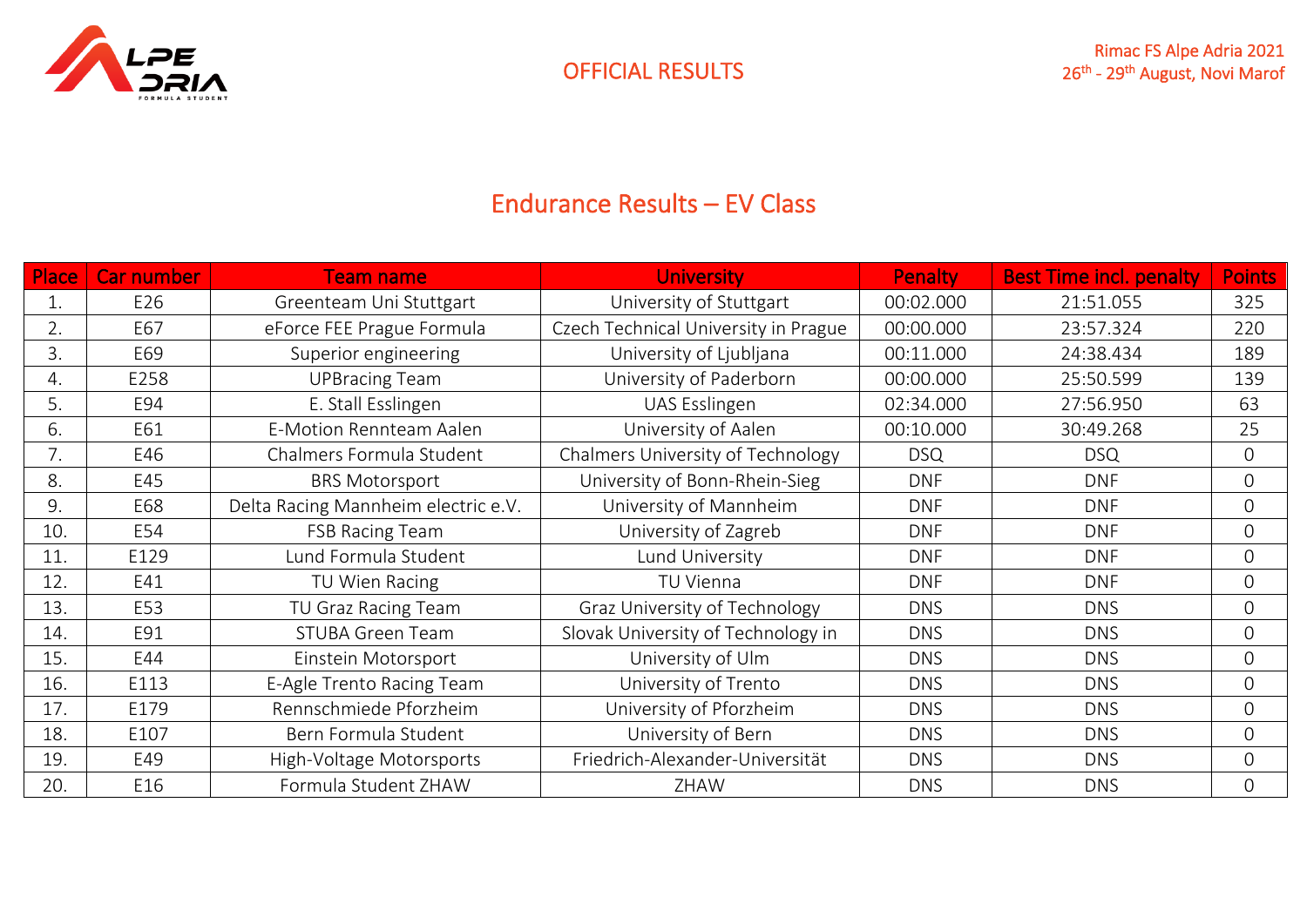

# Efficiency Results – EV Class

| Place | <b>Car number</b> | <b>Team name</b>                    | <b>University</b>                    | <b>Points</b>  |
|-------|-------------------|-------------------------------------|--------------------------------------|----------------|
| 1.    | E94               | E. Stall Esslingen                  | UAS Esslingen                        | 100            |
| 2.    | E67               | eForce FEE Prague Formula           | Czech Technical University in Prague | 96             |
| 3.    | E26               | Greenteam Uni Stuttgart             | University of Stuttgart              | 94             |
| 4.    | E258              | <b>UPBracing Team</b>               | University of Paderborn              | 90             |
| 5.    | E69               | Superior engineering                | University of Ljubljana              | 88             |
| 6.    | E61               | E-Motion Rennteam Aalen             | University of Aalen                  | $\overline{0}$ |
| 7.    | E68               | Delta Racing Mannheim electric e.V. | University of Mannheim               | $\overline{0}$ |
| 8.    | E54               | <b>FSB Racing Team</b>              | University of Zagreb                 | $\overline{0}$ |
| 9.    | E129              | Lund Formula Student                | Lund University                      |                |
| 10.   | E41               | TU Vienna<br>TU Wien Racing         |                                      | $\mathbf 0$    |
| 11.   | E53               | TU Graz Racing Team                 | Graz University of Technology        | $\overline{0}$ |
| 12.   | E91               | <b>STUBA Green Team</b>             | Slovak University of Technology in   | $\overline{0}$ |
| 13.   | E44               | Einstein Motorsport                 | University of Ulm                    | $\overline{0}$ |
| 14.   | E113              | E-Agle Trento Racing Team           | University of Trento                 | $\overline{0}$ |
| 15.   | E179              | Rennschmiede Pforzheim              | University of Pforzheim              | $\mathbf 0$    |
| 16.   | E107              | Bern Formula Student                | University of Bern                   | $\overline{0}$ |
| 17.   | E49               | High-Voltage Motorsports            | Friedrich-Alexander-Universität      | $\mathbf 0$    |
| 18.   | E16               | Formula Student ZHAW                | ZHAW                                 | $\overline{0}$ |
| 19.   | E45               | <b>BRS Motorsport</b>               | University of Bonn-Rhein-Sieg        | $\overline{0}$ |
| 20.   | E46               | Chalmers Formula Student            | Chalmers University of Technology    | $\mathbf 0$    |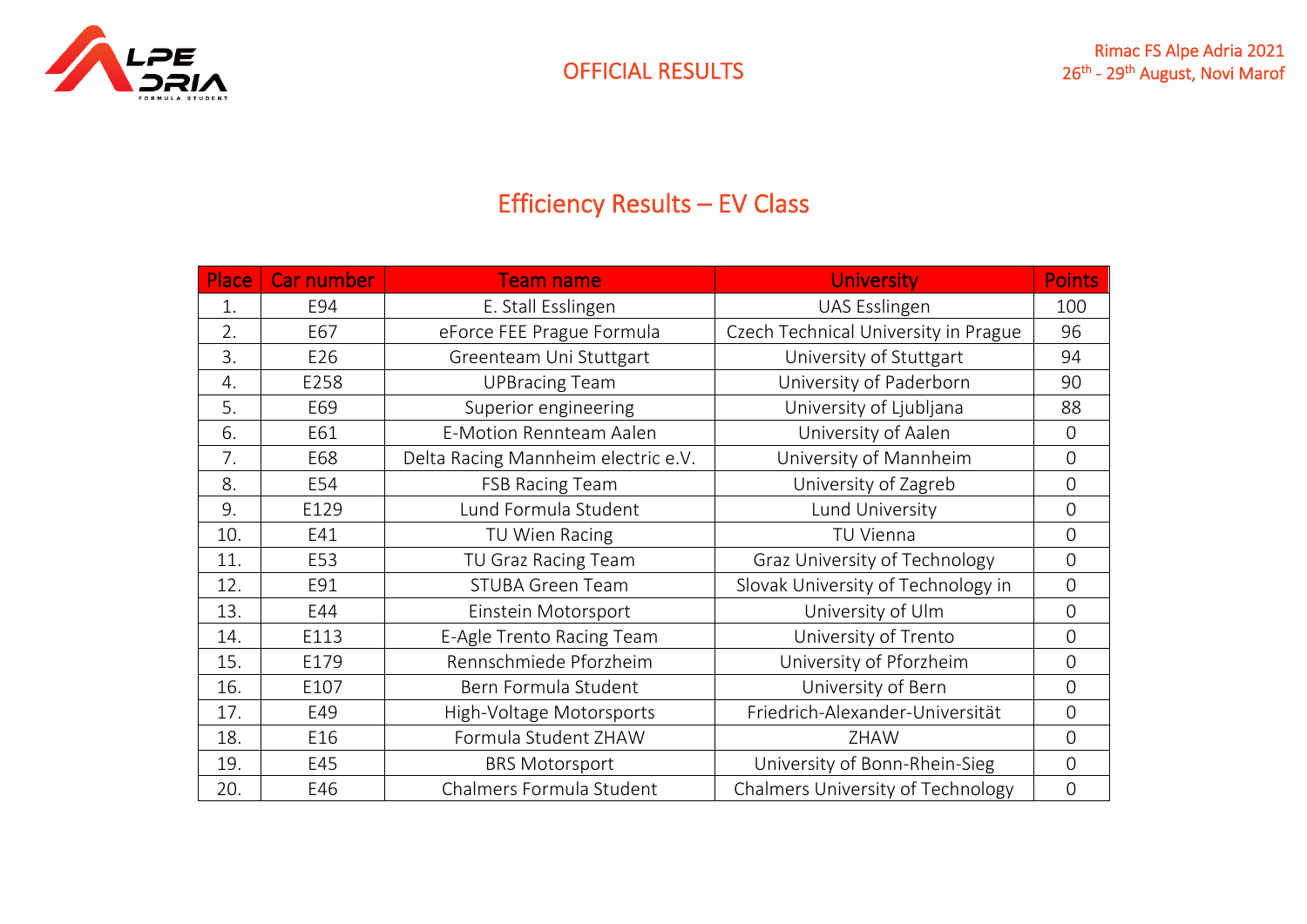

# Dynamic Overall Results – EV Class

| <b>Place</b> | <b>Car number</b> | <b>Team name</b>                    | <b>University</b>                    | <b>Points</b>  |
|--------------|-------------------|-------------------------------------|--------------------------------------|----------------|
| 1.           | E26               | Greenteam Uni Stuttgart             | University of Stuttgart              | 669            |
| 2.           | E69               | Superior engineering                | University of Ljubljana              | 405            |
| 3.           | E67               | eForce FEE Prague Formula           | Czech Technical University in Prague | 364            |
| 4.           | E258              | <b>UPBracing Team</b>               | University of Paderborn              | 315            |
| 5.           | E94               | E. Stall Esslingen                  | UAS Esslingen                        | 218            |
| 6.           | E41               | TU Wien Racing                      | TU Vienna                            | 149            |
| 7.           | E45               | <b>BRS Motorsport</b>               | University of Bonn-Rhein-Sieg        | 108            |
| 8.           | E54               | <b>FSB Racing Team</b>              | University of Zagreb                 | 102            |
| 9.           | E61               | <b>E-Motion Rennteam Aalen</b>      | University of Aalen                  | 30             |
| 10.          | E46               | Chalmers Formula Student            | Chalmers University of Technology    | 27             |
| 11.          | E68               | Delta Racing Mannheim electric e.V. | University of Mannheim               | 5              |
| 12.          | E129              | Lund Formula Student                | Lund University                      | $\overline{0}$ |
| 13.          | E53               | TU Graz Racing Team                 | Graz University of Technology        | $\overline{0}$ |
| 14.          | E91               | <b>STUBA Green Team</b>             | Slovak University of Technology in   | $\overline{0}$ |
| 15.          | E44               | Einstein Motorsport                 | University of Ulm                    | $\overline{0}$ |
| 16.          | E113              | E-Agle Trento Racing Team           | University of Trento                 | $\mathbf 0$    |
| 17.          | E179              | Rennschmiede Pforzheim              | University of Pforzheim              | $\overline{0}$ |
| 18.          | E107              | Bern Formula Student                | University of Bern                   | $\overline{0}$ |
| 19.          | E49               | High-Voltage Motorsports            | Friedrich-Alexander-Universität      | $\overline{0}$ |
| 20.          | E16               | Formula Student ZHAW                | ZHAW                                 | $\mathbf 0$    |